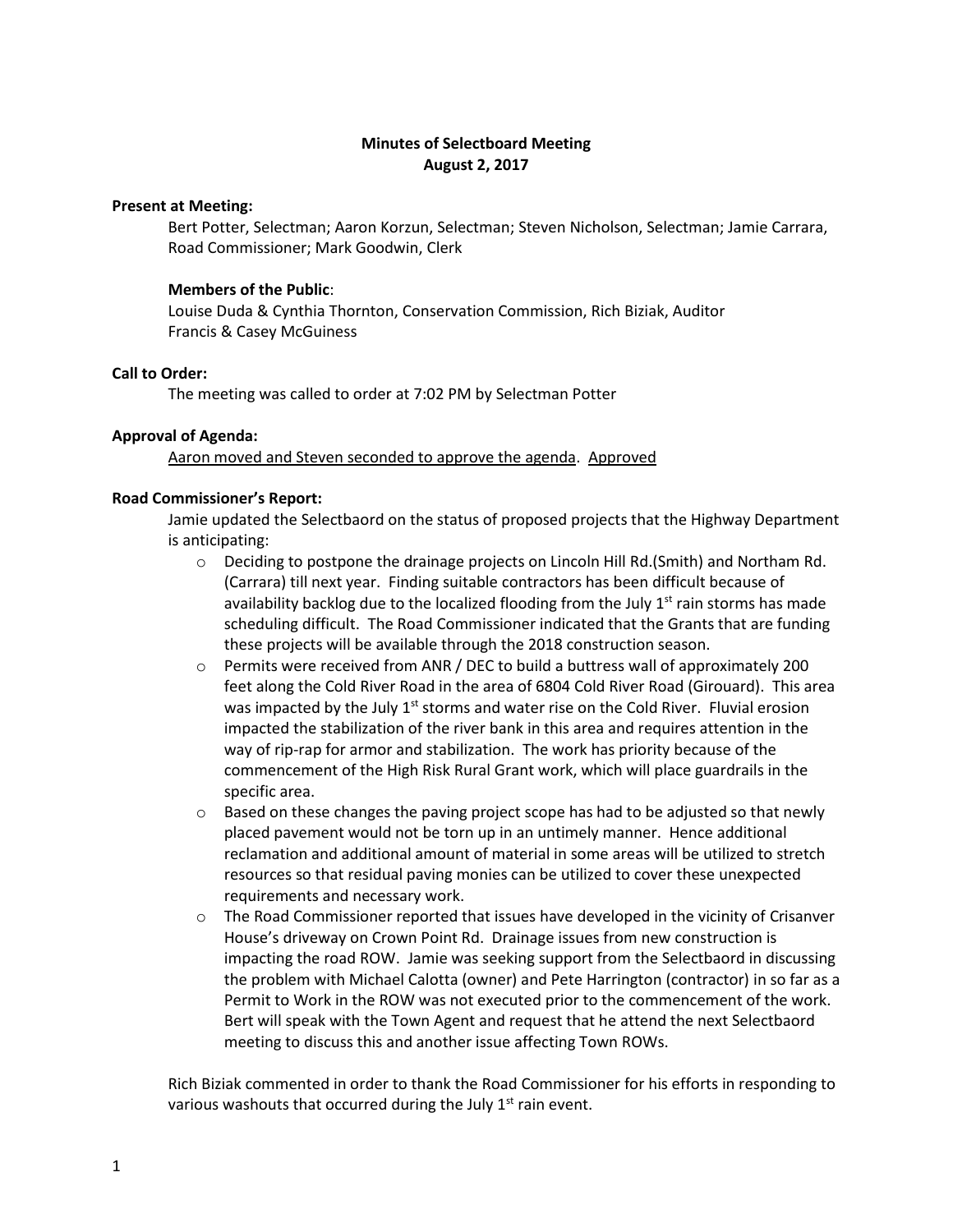### **Dog Ordinance Enforcement:**

Bert reported that he had left a message with the Sheriff's Department and is planning on personally visiting with Sheriff Bernard on Thursday. Items for discussion will be the cost involved with the issuance of citations in respect to infractions of the Dog and Wolf Hybrid Ordinance.

### **Fran McGuiness; Abutters installation of Drainage Pipe:**

Fran McGuiness presented to the Selectboard an issue involving the installation of a drainage pipe from neighbors (Over) property across the Old VT 103 entranceway which acts as a common driveway for both the McGuiness' and Over's. Mr. McGuiness presented documentation (photographs) of the effects the drainage pipe has had on his property. Bert indicated that the Town Agent will be asked to attend the August 16 Selectbaord meeting in order to address the status of Old VT 103 and other ROW issues.

## **Open to the Public:**

Members of the Conservation Commission and Rich Biziak presented a status update concerning an ongoing discussion that the SCC has been having concerning the Hidalgo property at the end of Lottery Road. The SCC is proposing formulating an "Exploratory" group to research and gather information concerning the implications of obtaining the property or parts of the property for conservation purposes. No particular strategy has been formulated, but the SCC is engaged in due diligence in addressing the apparent fact that the asking price for the property has been reduced. Weezie Duda indicated that the effort has just started moving away from the initial discussion phase and were now at the point of formulating a group of Townsfolk to work on and understand the implications of such an acquisition.

The Selectboard, although had some reservations concerning the consequences of such an acquisition primarily in respect to the implications on the Grand List, they indicated appreciation for the Shrewsbury Conservation Commission for undertaking such an effort.

The Clerk inquired if this was going to be a "Sub-Committee" of the Conservation Commission and if so how would it be constituted and as such how would it be obligated to adhere to the Open Meeting Law requirements. The group did not immediately address that issue and gave no specificity as to when and how the issue will be addressed in the future.

### **Minutes:**

### Bert moved and Steven seconded to approve the Minutes of July 19, 2017. Approved

### **Orders**

Bert moved and Steven seconded to approve:

Road Commissioner Orders # 8 of August 2, 2017 for \$4,769.14 and Selectboard Orders # 8 of August 2, 2017 for 2,996.55. Approved

Thomas Hartigan's name was drawn as the winner of the \$10 Transfer Station Punch Card.

#### **New Business:**

Steven moved and Bert seconded to cease using AT&T as a Long-Distance carrier and utilize VermonTel, the current phone service provider, foe Long Distance service. Approved.